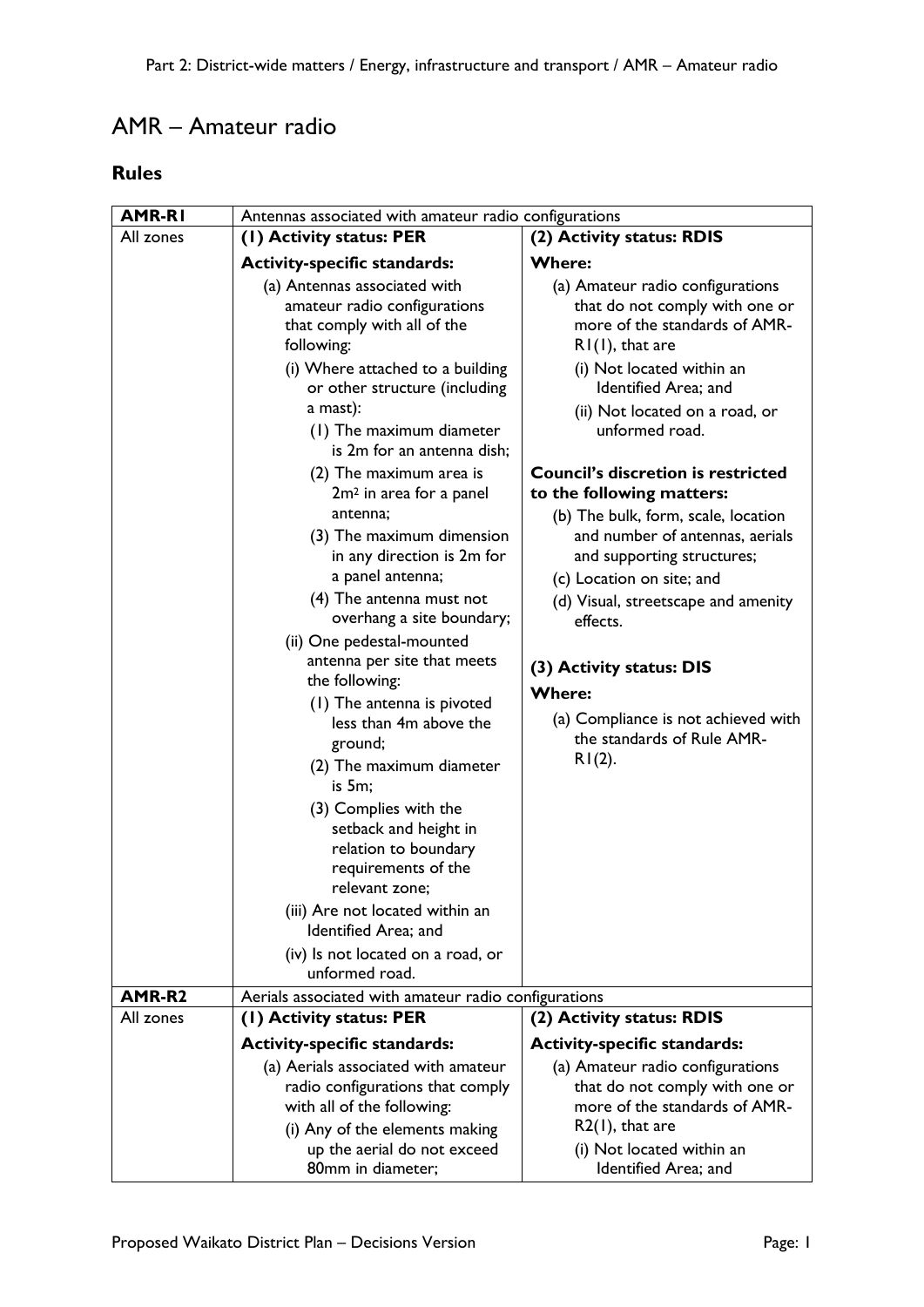|                     | (ii) For horizontal HF yagi                                     | (ii) Not located on a road, or                                  |
|---------------------|-----------------------------------------------------------------|-----------------------------------------------------------------|
|                     | aerials, the maximum                                            | unformed road.                                                  |
|                     | element length does not                                         |                                                                 |
|                     | exceed 14.9m, and the boom                                      | <b>Council's discretion is restricted</b>                       |
|                     | length does not exceed 13m;                                     | to the following matters:                                       |
|                     | (iii) No part of the aerial                                     | (b) The bulk, form, scale, location                             |
|                     | (including aerial wires)                                        | and number of antennas, aerials                                 |
|                     | overhangs a site boundary;                                      | and supporting structures;                                      |
|                     | (iv) The setback standards                                      | (c) Location on site; and                                       |
|                     | applying to buildings in the                                    | (d) Visual, streetscape and amenity                             |
|                     | applicable zone, except that                                    | effects.                                                        |
|                     | aerial wires are not required                                   |                                                                 |
|                     | to comply with the setback                                      |                                                                 |
|                     | standards;                                                      | (3) Activity status: DIS                                        |
|                     | (v) No part of the aerial exceeds                               | (a) Compliance is not achieved with                             |
|                     | the maximum stated height                                       | the standards of Rule AMR-                                      |
|                     | applying to buildings in the                                    | $R2(2)$ .                                                       |
|                     | applicable zone by more than                                    |                                                                 |
|                     | 2m (except for vertical                                         |                                                                 |
|                     | aerials as provided for in Rule                                 |                                                                 |
|                     | $AMR-R2(1)(a)(vi);$                                             |                                                                 |
|                     | (vi) For vertical aerials, one                                  |                                                                 |
|                     | vertical aerial to a maximum                                    |                                                                 |
|                     | height of 20m, measured                                         |                                                                 |
|                     | from the natural ground level                                   |                                                                 |
|                     | immediately below the                                           |                                                                 |
|                     | structure, provided there is                                    |                                                                 |
|                     | only one vertical aerial or                                     |                                                                 |
|                     | one supporting structure                                        |                                                                 |
|                     |                                                                 |                                                                 |
|                     | (and attached aerial(s) or                                      |                                                                 |
|                     | antenna(s) under Rule AMR-                                      |                                                                 |
|                     | $R3(1)(a)(iii)$ per site that                                   |                                                                 |
|                     | exceeds the maximum stated                                      |                                                                 |
|                     | height applying to buildings in                                 |                                                                 |
|                     | the applicable zone by more                                     |                                                                 |
|                     | than 2m;                                                        |                                                                 |
|                     | (vii) Are not located within an                                 |                                                                 |
|                     | Identified Area; and                                            |                                                                 |
|                     | (viii) Is not located on a road, or                             |                                                                 |
|                     | unformed road.                                                  |                                                                 |
| AMR-R3<br>All zones | Support structures associated with amateur radio configurations |                                                                 |
|                     | (1) Activity status: PER                                        | (2) Activity status: RDIS<br><b>Where:</b>                      |
|                     | <b>Activity-specific standards:</b>                             |                                                                 |
|                     | (a) Support structures associated<br>with amateur radio         | (a) Amateur radio configurations                                |
|                     |                                                                 | that do not comply with one or<br>more of the standards of AMR- |
|                     | configurations that comply with<br>all of the following:        | $R3(1)$ , that are                                              |
|                     |                                                                 |                                                                 |
|                     | (i) For wire aerials of less than<br>II5mm in outside diameter, | (i) Not located within an<br>Identified Area; and               |
|                     | no more than six support                                        |                                                                 |
|                     | poles per site provided that:                                   | (ii) Not located on a road, or<br>unformed road.                |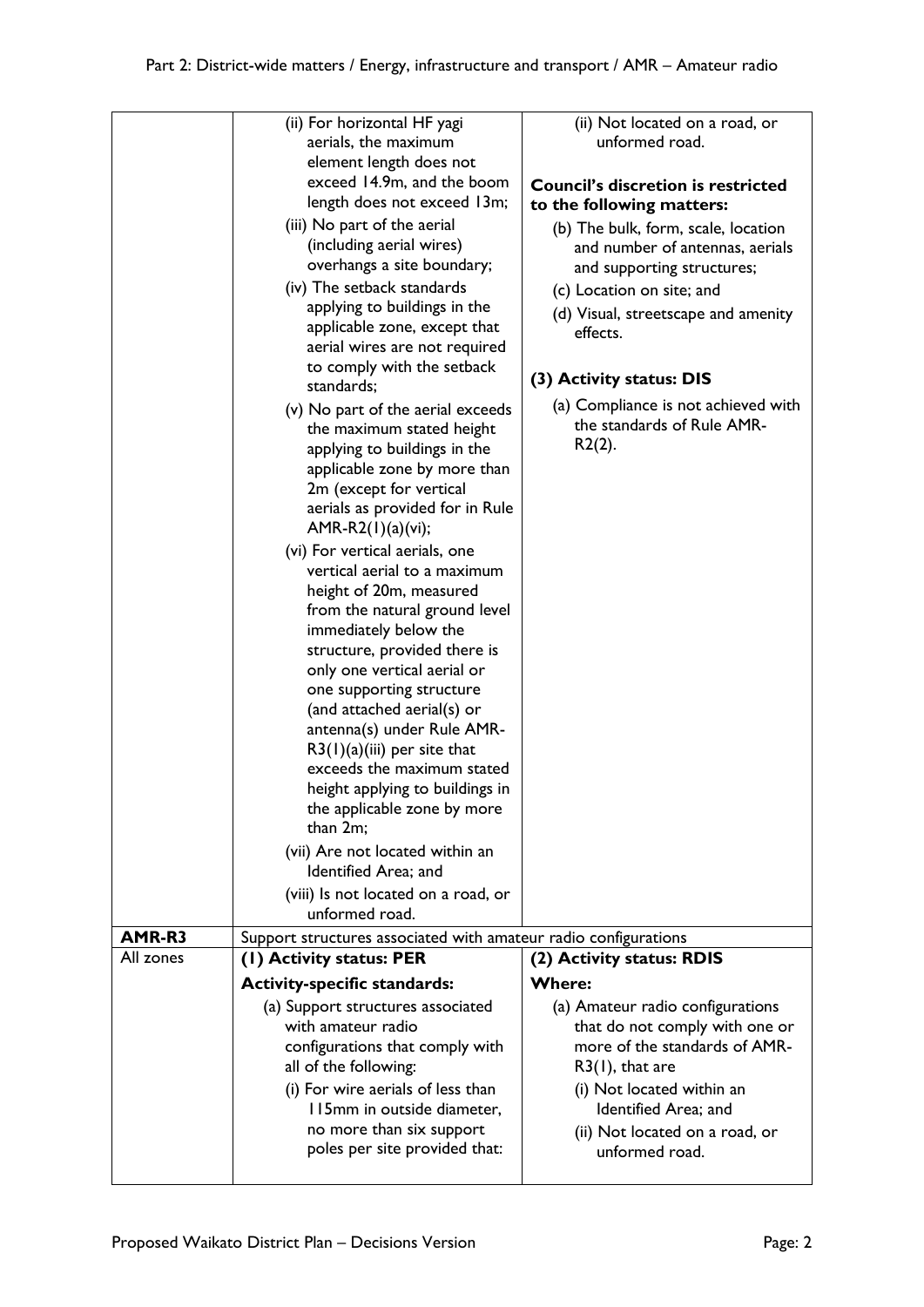| (1) The maximum height of<br>the support poles is the | <b>Council's discretion is restricted</b><br>to the following matters: |
|-------------------------------------------------------|------------------------------------------------------------------------|
| maximum building height                               | (b) The bulk, form, scale, location                                    |
| applying in the zone in                               | and number of antennas, aerials                                        |
| which they are located;                               | and supporting structures;                                             |
| (2) The setback and height in                         |                                                                        |
| relation to boundary                                  | (c) Location on site; and                                              |
| standards shall not apply                             | (d) Visual, streetscape and amenity                                    |
| to these support poles;                               | effects.                                                               |
| and                                                   |                                                                        |
| (ii) Where guy wires are used                         | (3) Activity status: DIS                                               |
| these must not exceed 12mm                            | (a) Compliance is not achieved with                                    |
| in diameter;                                          | the standards of Rule AMR-                                             |
| (iii) One pole support structure                      | $R3(2)$ .                                                              |
| (excluding support poles for                          |                                                                        |
| wire aerials) or lattice                              |                                                                        |
| support structure per site,                           |                                                                        |
| provided that:                                        |                                                                        |
| (1) The maximum height of                             |                                                                        |
| the pole support                                      |                                                                        |
| structure is 9m measured                              |                                                                        |
| from the natural ground                               |                                                                        |
| level immediately below                               |                                                                        |
| the structure, and the                                |                                                                        |
| maximum inscribed circle                              |                                                                        |
| of the pole and any                                   |                                                                        |
| lowering mechanism shall                              |                                                                        |
| be 600mm below 4m in                                  |                                                                        |
| height and 115mm above                                |                                                                        |
| 4m; or                                                |                                                                        |
| (2) The maximum height of                             |                                                                        |
| the lattice support<br>structure is 9m measured       |                                                                        |
| from the natural ground                               |                                                                        |
| level immediately below                               |                                                                        |
| the structure, and the                                |                                                                        |
| maximum inscribed circle                              |                                                                        |
| and any lowering                                      |                                                                        |
| mechanism shall be                                    |                                                                        |
| 900mm below 8m in                                     |                                                                        |
| height and 660mm above                                |                                                                        |
| 8m; and                                               |                                                                        |
| (3) The pole or lattice                               |                                                                        |
| structure is located in                               |                                                                        |
| accordance with setback                               |                                                                        |
| standards applying to                                 |                                                                        |
| buildings in the zone in                              |                                                                        |
| which they are located.                               |                                                                        |
| For the purpose of this                               |                                                                        |
| rule the height in relation                           |                                                                        |
| to boundary standards<br>shall not apply to the pole  |                                                                        |
|                                                       |                                                                        |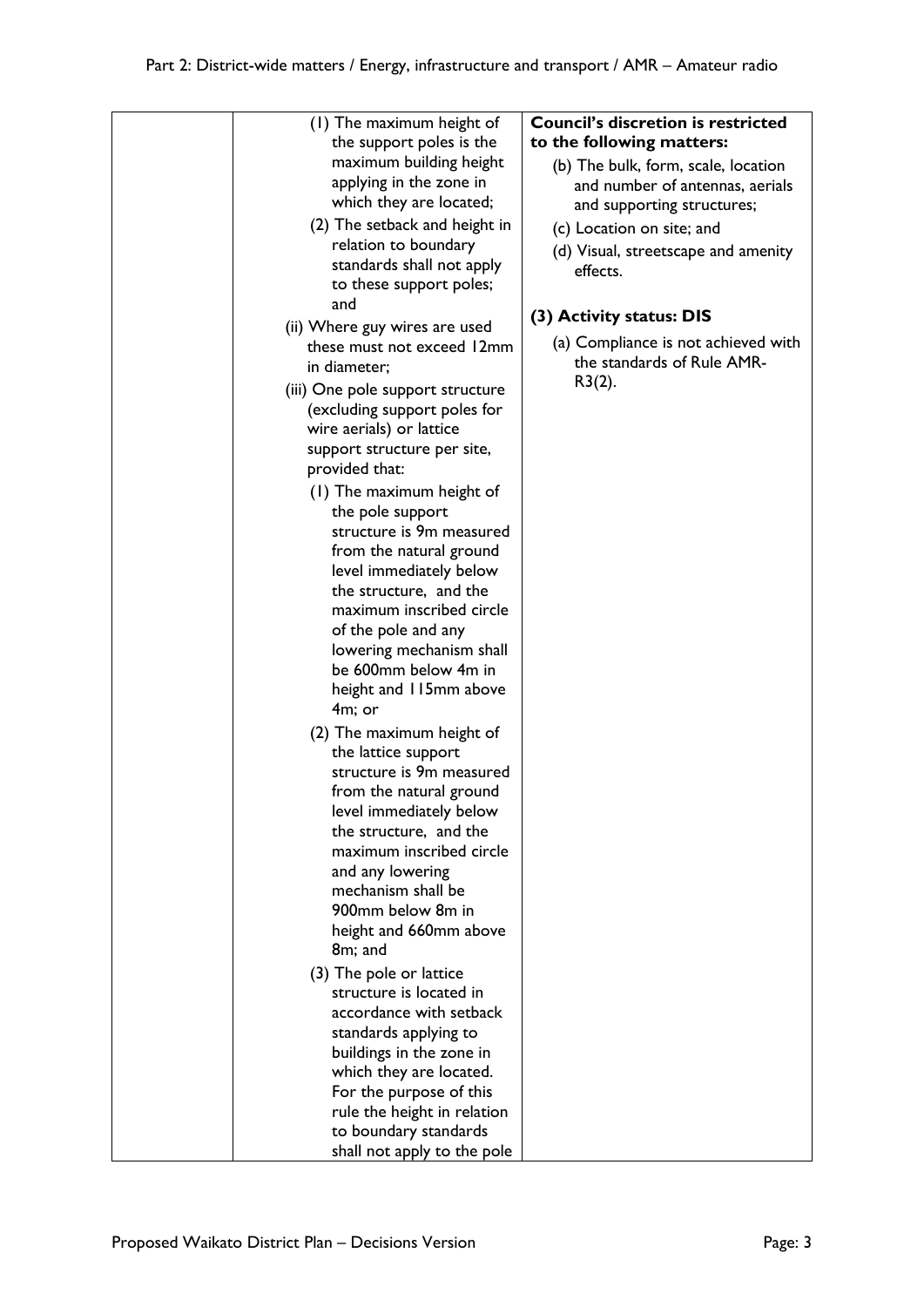| or lattice support<br>structure; and                        |  |
|-------------------------------------------------------------|--|
|                                                             |  |
| (4) Where guy wires are<br>used these must not              |  |
| exceed 12mm in                                              |  |
| diameter; and                                               |  |
|                                                             |  |
| (5) At no point must any guy                                |  |
| wire overhang the<br>boundary; and                          |  |
|                                                             |  |
| (iv) For each site, one support<br>structure can exceed the |  |
| maximum stated height                                       |  |
| applying to buildings in the                                |  |
| applicable zone by more than                                |  |
| 2m, provided that:                                          |  |
| (1) The maximum height of                                   |  |
| the support structure and                                   |  |
| any attached aerials or                                     |  |
| antennas is 20m                                             |  |
| measured from the                                           |  |
| natural ground level                                        |  |
| immediately below the                                       |  |
| structure;                                                  |  |
| (2) The single tall supporting                              |  |
| structure may be one of                                     |  |
| the following:                                              |  |
| (a) A pole, a tubular mast,                                 |  |
| a lattice mast, and may                                     |  |
| be guyed or self-                                           |  |
| supporting. The                                             |  |
| maximum inscribed                                           |  |
| circle of the mast<br>below 9m shall be                     |  |
| 1000mm, and above                                           |  |
| 9m must fit within a                                        |  |
| tapering envelope with                                      |  |
| a maximum inscribed                                         |  |
| circle of 660mm at                                          |  |
| 9m, and 420mm at                                            |  |
| 20m; and                                                    |  |
| (b) There may be local                                      |  |
| enlargement of the                                          |  |
| support structure to                                        |  |
| accommodate a                                               |  |
| rotator mechanism;                                          |  |
| and                                                         |  |
| (c) The supporting                                          |  |
| structure is located in                                     |  |
| accordance with                                             |  |
| setback standards                                           |  |
| applying to buildings in                                    |  |
| the applicable zone.                                        |  |
| For the purpose of                                          |  |